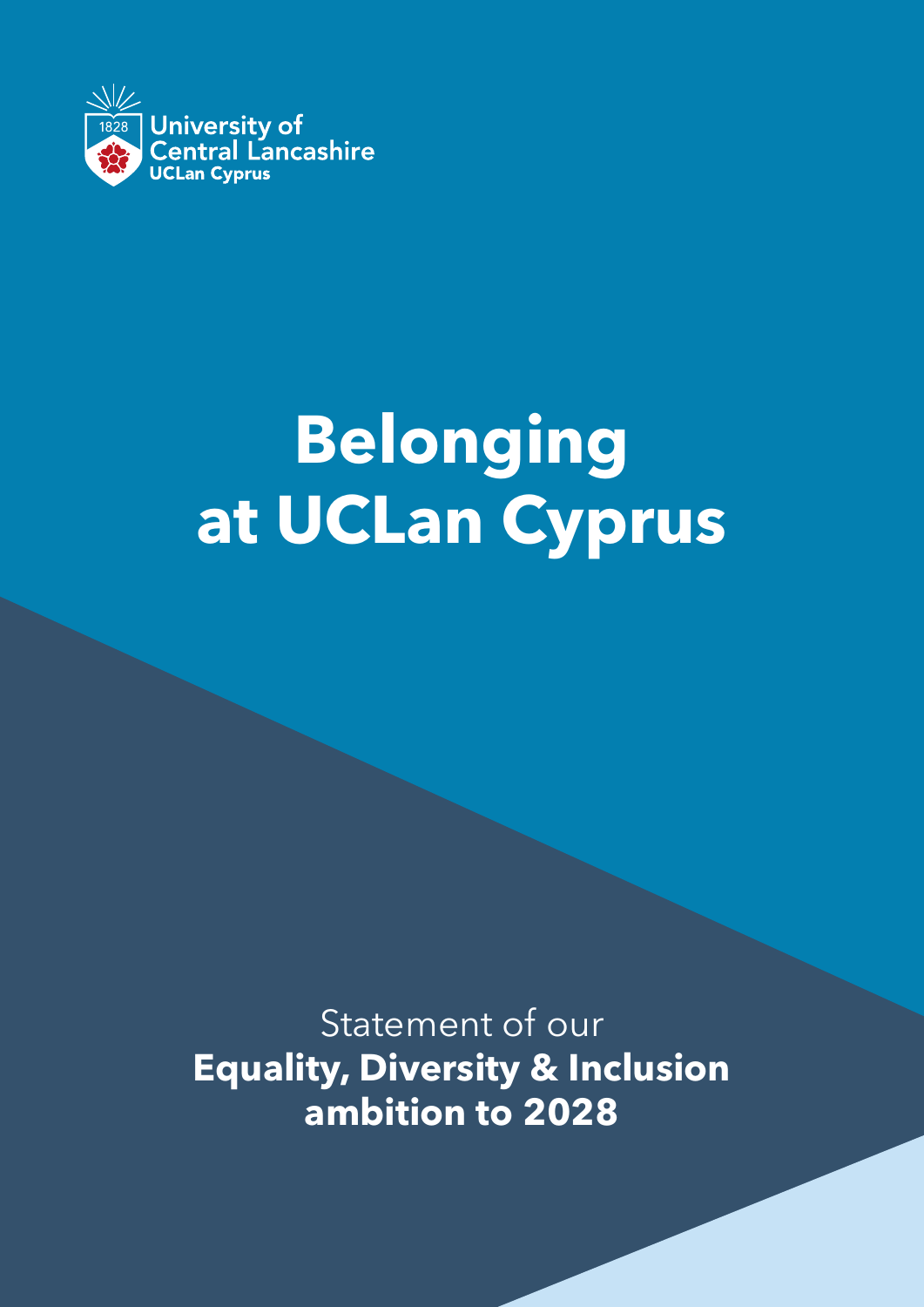## **Introduction**

**At the University of Central Lancashire, Cyprus (UCLan Cyprus), we believe in helping people to seize every opportunity to flourish in education, at work and for life. This spirit of 'opportunity for all' has remained at the heart of our mission since our inception in 1828. We are proud to be a force for positive change, championing equality and enriching the lives of our learners, colleagues and the communities we serve across frontiers. We help people to realise their potential - whoever they are and wherever they are in life, we enable them to achieve their goals and set them on course for a brighter future. To succeed in our life-changing work, we need to continuously foster a culture that is welcoming and open to everyone, ensuring that no-one is excluded or left behind, in line with UN SDGs and other general principles of equality, diversity and inclusion.**

We do of course recognise that inequalities exist and are present not only across the HE sector, but also here at UCLan Cyprus and in Cyprus more generally. Examples of challenges include under-representation of female learners in some of our STEM areas, award gaps that stubbornly exist for some groups of learners or the need to improve diversity in areas of our staff workforce. Campaigns such as Black Lives Matter, the #metoo campaign, as well as the Covid-19 pandemic, have highlighted some of the entrenched and structural inequalities that persist across society.

This document sets out our ambitions in relation to equality, diversity and inclusion (EDI), ensuring fair treatment and opportunity for all. It aligns with and supports the University's strategic plan and details the long-term EDI goals that we are determined to achieve by 2028. It will be backed up by a comprehensive set of actions through dedicated workstreams to achieve those goals. Additionally, local actions will be developed within Faculties and Services to ensure that EDI is being monitored and advanced across all areas of the University.

It is our collective responsibility across both academic and professional service areas to make sure that everybody is treated equally, has equality of opportunity and feels as though they belong within the University.

Enhancing sense of belonging is core to our aspiration to eliminate or significantly narrow disparities and inequalities that are currently present in our staff and learner groups. We will strengthen our efforts to support social mobility across all of our communities.

As part of our root and branch review of EDI we are undertaking detailed data analysis of key areas of our work to identify benchmarks, what needs to change and how this can be achieved over the next seven years. Further details of our current position and progress will be announced in a specially dedicated space.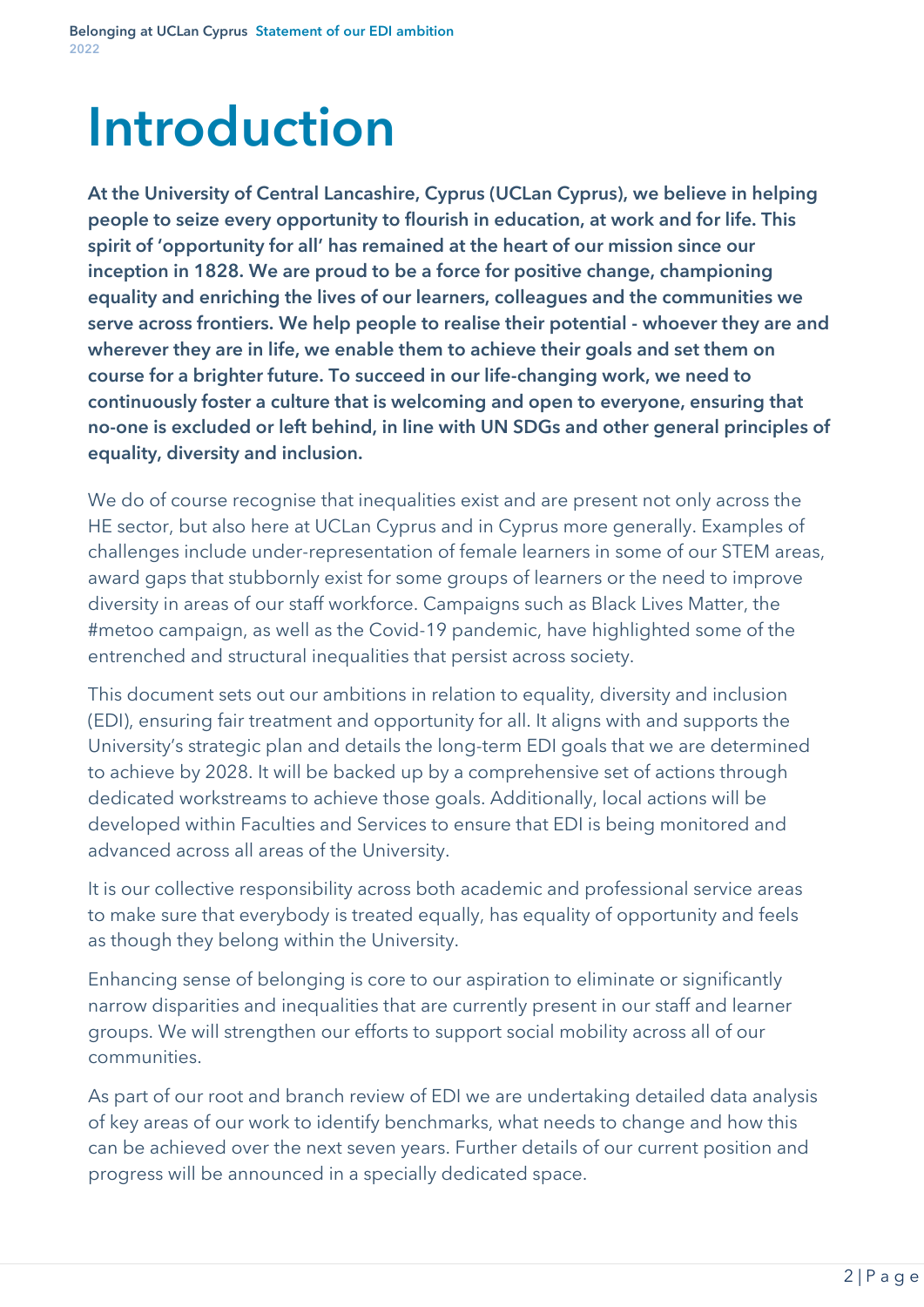Our ongoing work across EDI will focus on the following four pillars. These are to:

- **1.** Diversify our people profile.
- **2.** Eliminate or significantly narrow gaps within the learner body relating to recruitment, progression, awards and graduate outcomes in relation to protected characteristics.
- **3.** Develop an enhanced inclusive culture and mindset within the staff and learner body, leading to a stronger sense of belonging for all.
- **4.** Develop a national and international research profile in relation to EDI.

In working towards these overarching pillars, we commit to:

- **1.** Taking anti-discriminatory approaches that will foster a culture of real change.
- **2.** Taking a data-led approach to identifying where our key EDI challenges lie.
- **3.** Implementing long-term and real, sustained approaches to achieving our EDI goals, backed with appropriate resources to support initiatives.
- **4.** Calling out and challenging discrimination and inequality where we find it.
- **5.** Working with our people, learner body and wider stakeholders to advance and embed an enhanced inclusive culture and environment that allows all to understand, develop and flourish.
- **6.** Reviewing all goals by 2024 to ensure they remain appropriate and relevant.

Based on the data collected across cycles, we therefore commit to achieving a series of goals as set out in the Gender Equality Plan reaching out to equality, diversity and inclusion across the following Strategic Areas and Objectives.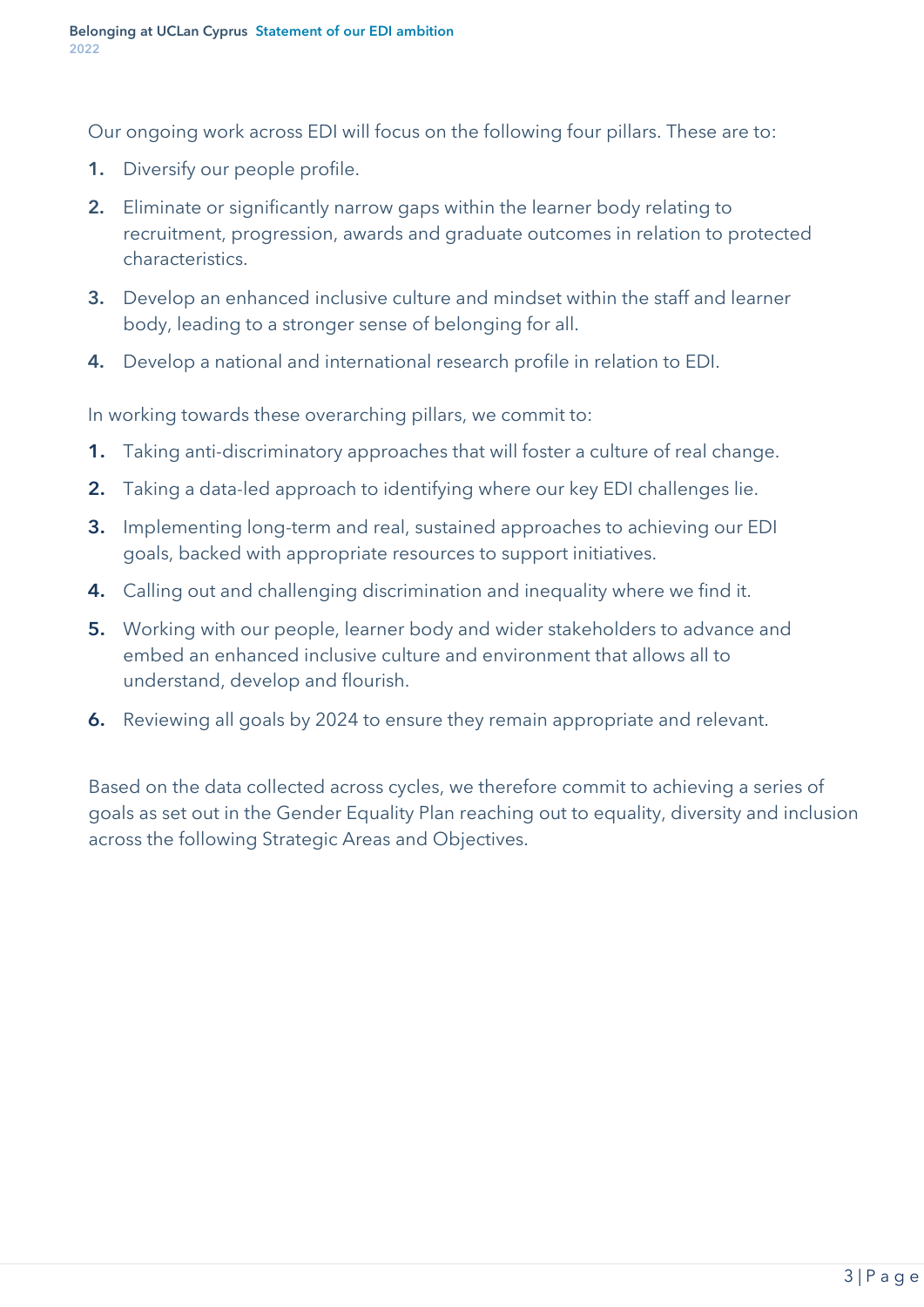### Organisation, Governance and Operations

- Policy making
- Student recruitment
- Staff recruitment and promotions
- Membership and leadership
- Awareness
- Culture
- Security

### Knowledge Transfer

- Course planning
- Teaching planning
- Teaching delivery

### Transparency and Accountability

- Core Values
- Communication and Dissemination
- Social Innovation

### Research and Innovation

- Committee membership and participation
- •Gender and diversity inclusion
- Innovation and enterprise

### Monitoring and Assessment

- •Data management
- •Data analytics
- Learning and evolving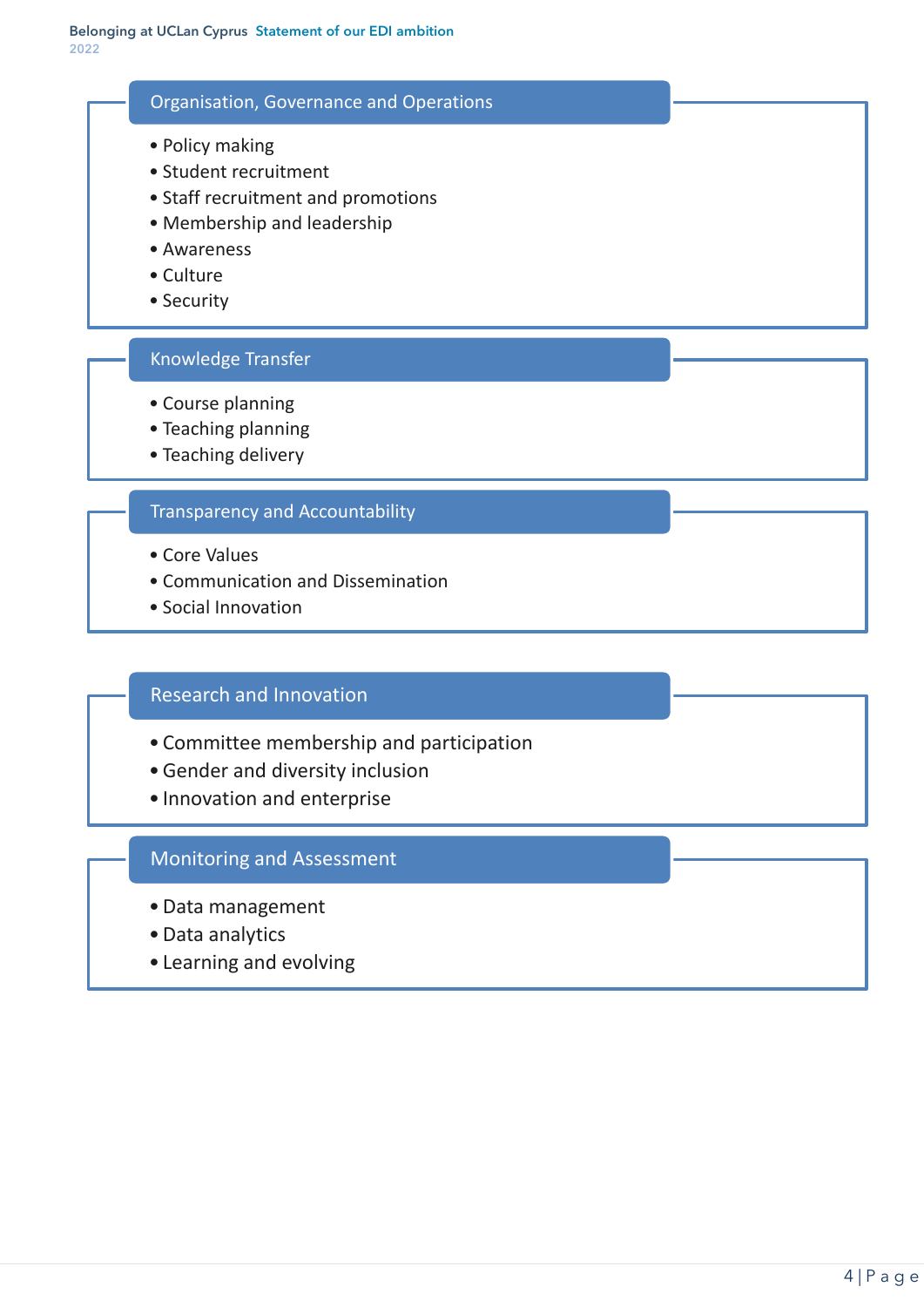

### **UCLan Cyprus #BreakTheBias**





International Women's Day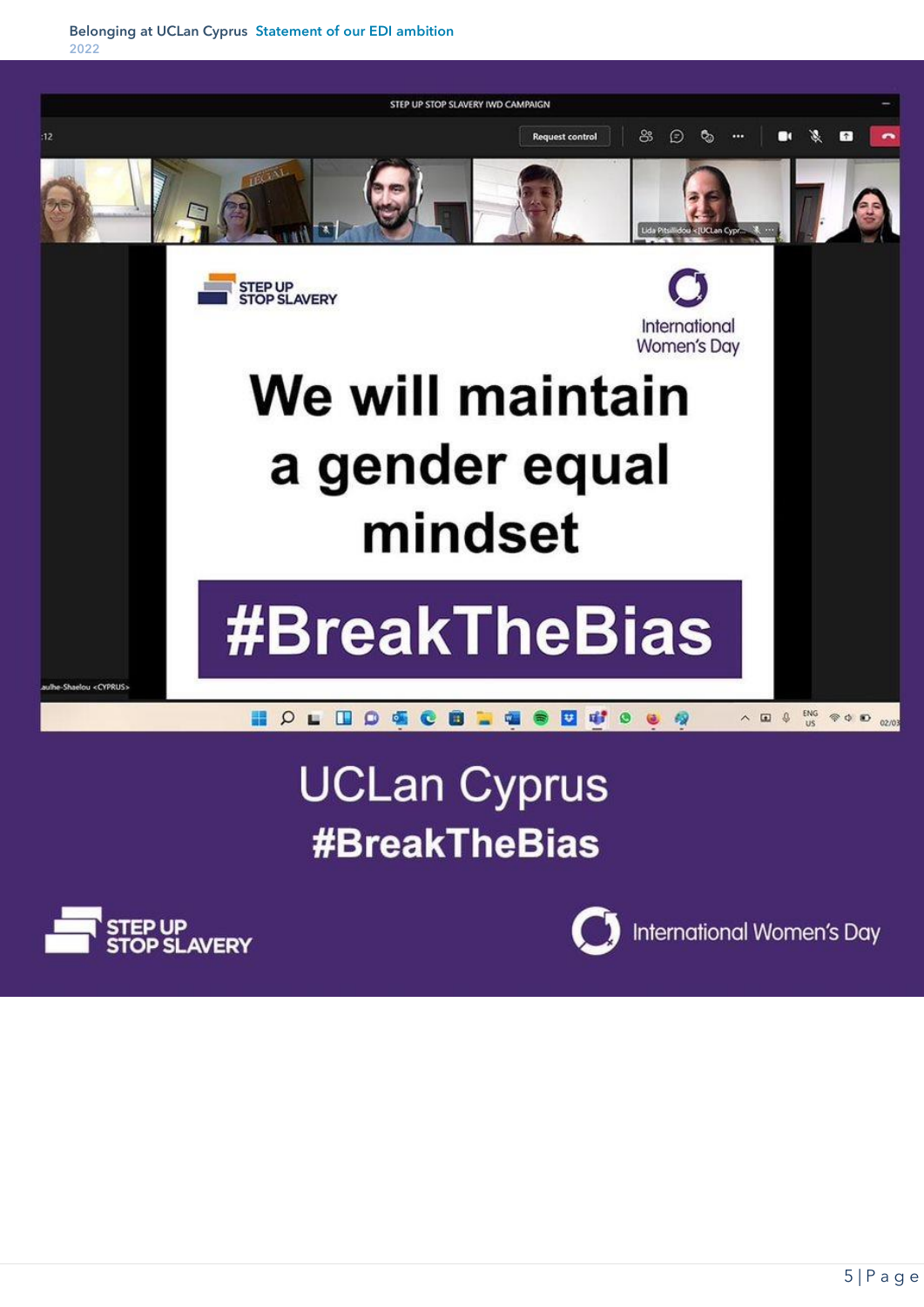## **Pillar 1: People profile**

**To develop a people profile that better reflects the learner profile and where people have the knowledge, cultural intelligence and capabilities to meet the needs of our diverse learner population, stakeholders and communities to better reflect our student population**

Developing a people profile, that better reflects our learner profile, will enable us to better connect with our learners, broader staff body and communities. It will also enhance creativity, innovation and sense of belonging for all. Our data, along with staff and learner feedback, will be used to indicate areas where more work is needed, such as on the representation of staff and learners from diverse heritage and underrepresented groups. We are also aware that we need to continue to build trust and understanding within the staff and learner body so that they feel confident in disclosing their personal information to us. This in turn will enable us to better understand our people needs and address them accordingly.

Alongside enhancing the diversity within our people profile, we will support the continued development of staff so that they are better able to understand, respect and form stronger connections with learners, each other and the communities we serve, in pursuit of our goals. This will be achieved through teamwork and collaboration, and we see this as being critical in contributing to a positive, safe and vibrant academic environment and culture, where all can flourish.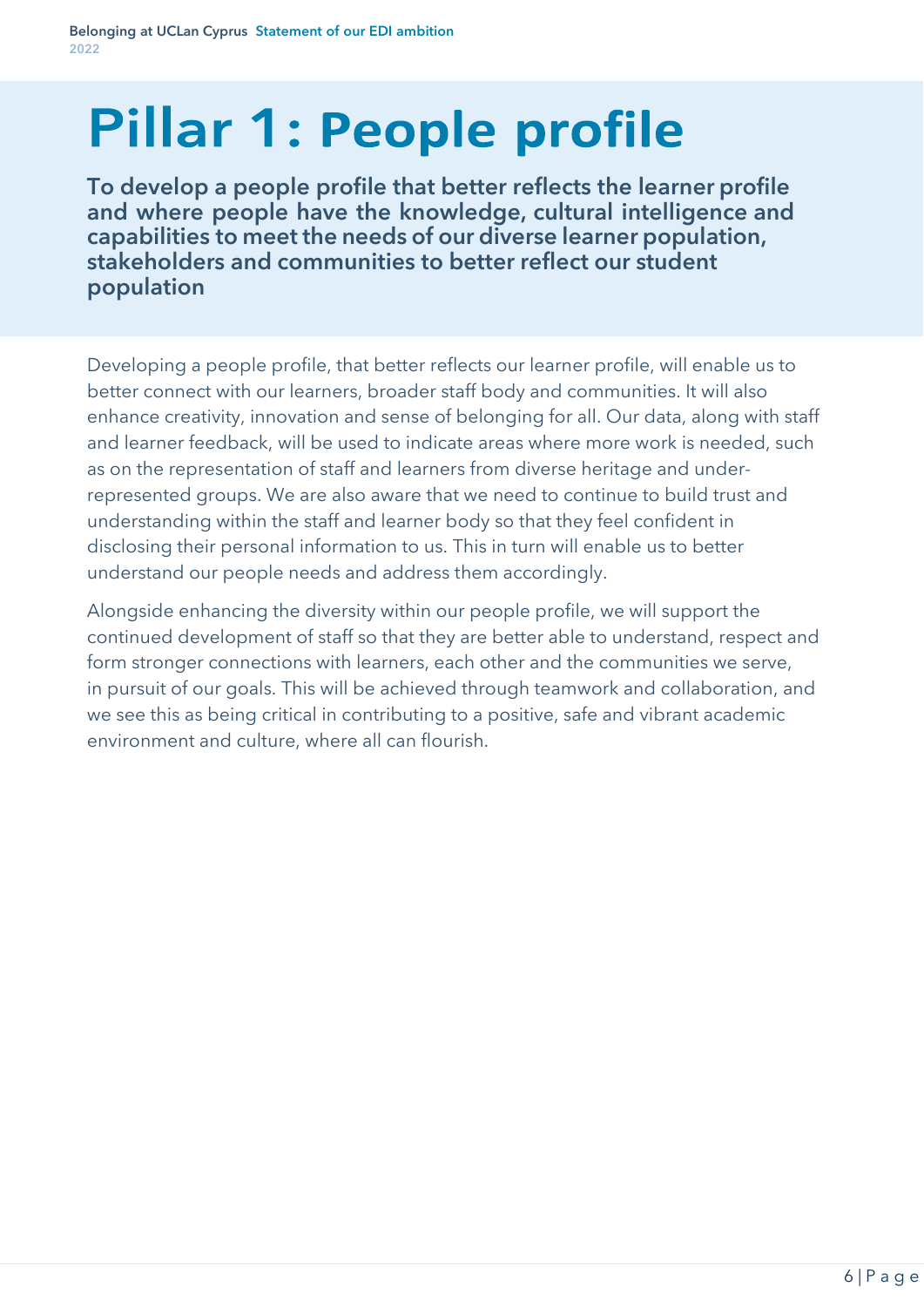## **Pillar 2: Learner outcomes**

To have eliminated gaps in relation to the recruitment, **awards and graduate outcomes for the learner body.**

We pride ourselves as being a widening participation University and have developed an outstanding track record in supporting learners from all walks of life to achieve their goals since our inception in 1828. However, our preliminary data demonstrates that we still have inequalities that persist in some areas, and that have significance, in the learner lifecycle. These include the number of women learners accessing our STEM programmes, the award gap between students from different backgrounds and between non-disabled and disabled learners.

We recognise that access to and success on the learner journey impacts on progression beyond university and in relation to social mobility. We are committed to ensure that all learners not only have the opportunity to access higher education but also in creating a learning environment that facilitates the achievement of equality of outcomes for all in terms of being successful on programmes of study and progressing to graduate level destinations in line with our mission and values.

All Faculties will review their subject areas to determine any localised goals in undergraduate and postgraduate student recruitment and outcomes and develop actions to address any identified disparities.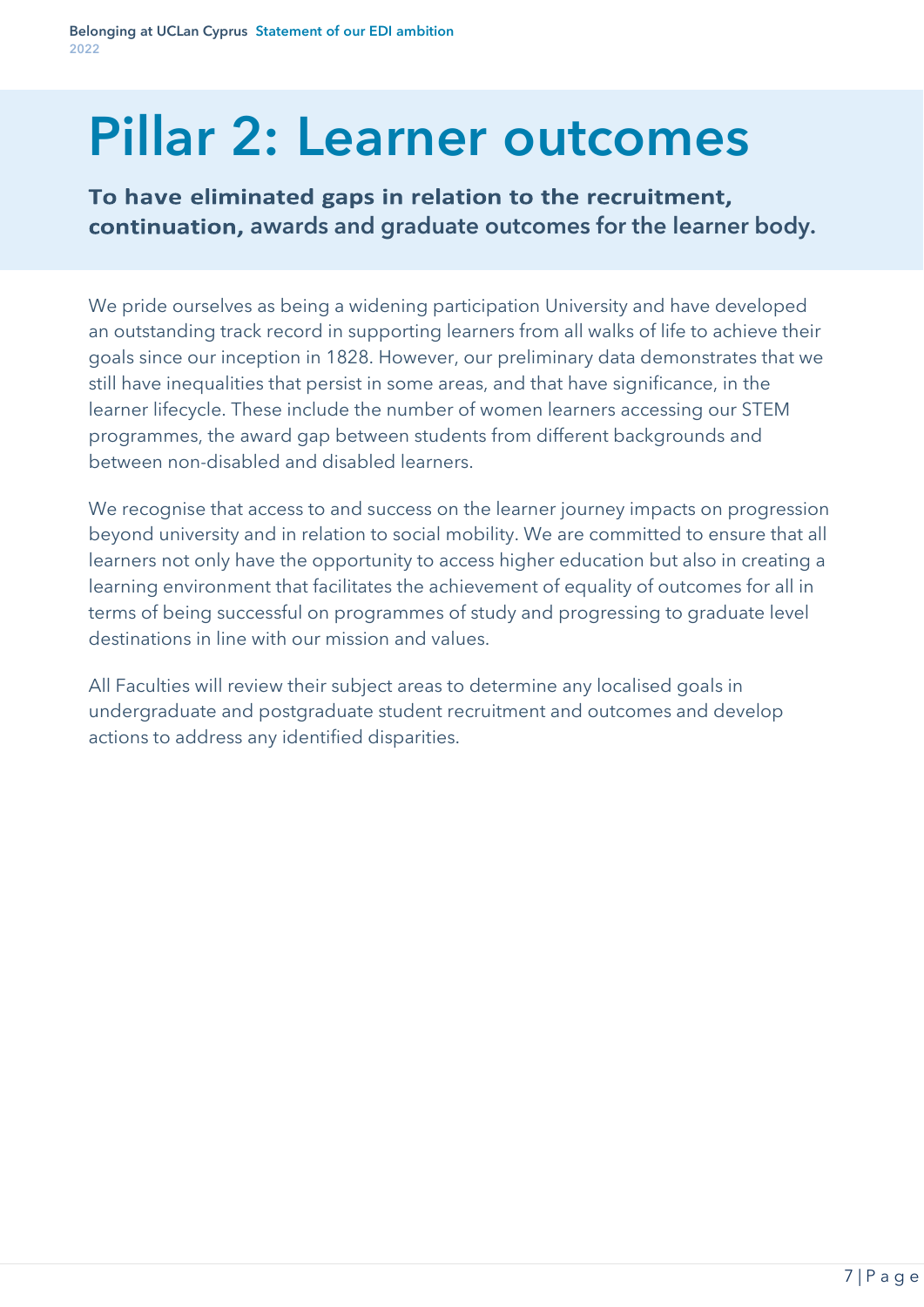# **Pillar 3: Sense of belonging**

To have developed an enhanced sense of belonging through **strengthening our inclusive culture and environment**

We recognise that significant progress in relation to the elimination of inequalities cannot be achieved without ensuring an inclusive culture and safer environment are provided, so that everyone feels they belong and are valued and respected. Moving forward it will be important to enhance our positive working/learning environment, where the values of the University are clearly embedded, understood and accepted by all. We are committed to removing barriers to belonging in both the physical and psychosocial environment so that everyone at UCLan Cyprus can feel safe, valued, included and comfortable in raising any EDI issues.

Belonging can be understood in a number of ways and it will differ from one person to another depending upon their particular role within the institution and their own backgrounds and experiences. We have a significant number of international learners as part of our overall learner community and we particularly wish to ensure that learners from overseas develop a positive sense of belonging whilst at UCLan Cyprus.

#### Our working definition of sense of belonging is that:

All staff and learners should feel comfortable and confident bringing their personal gifts and characteristics to the institution and should feel safe, valued, welcomed, and included within the UCLan community.

In order to measure the extent to which sense of belonging is being enhanced we will:

| Goal 1: | Identify and utilise an appropriate self-report measure which can be used<br>to establish a baseline measurement of sense of belonging. |
|---------|-----------------------------------------------------------------------------------------------------------------------------------------|
| Goal 2: | Identify an appropriate set of objective environmental markers which<br>might indicate physical barriers to a sense of belonging.       |
| Goal 3: | Enhance staff and learners' (including those from overseas) sense<br>of belonging through identified interventions.                     |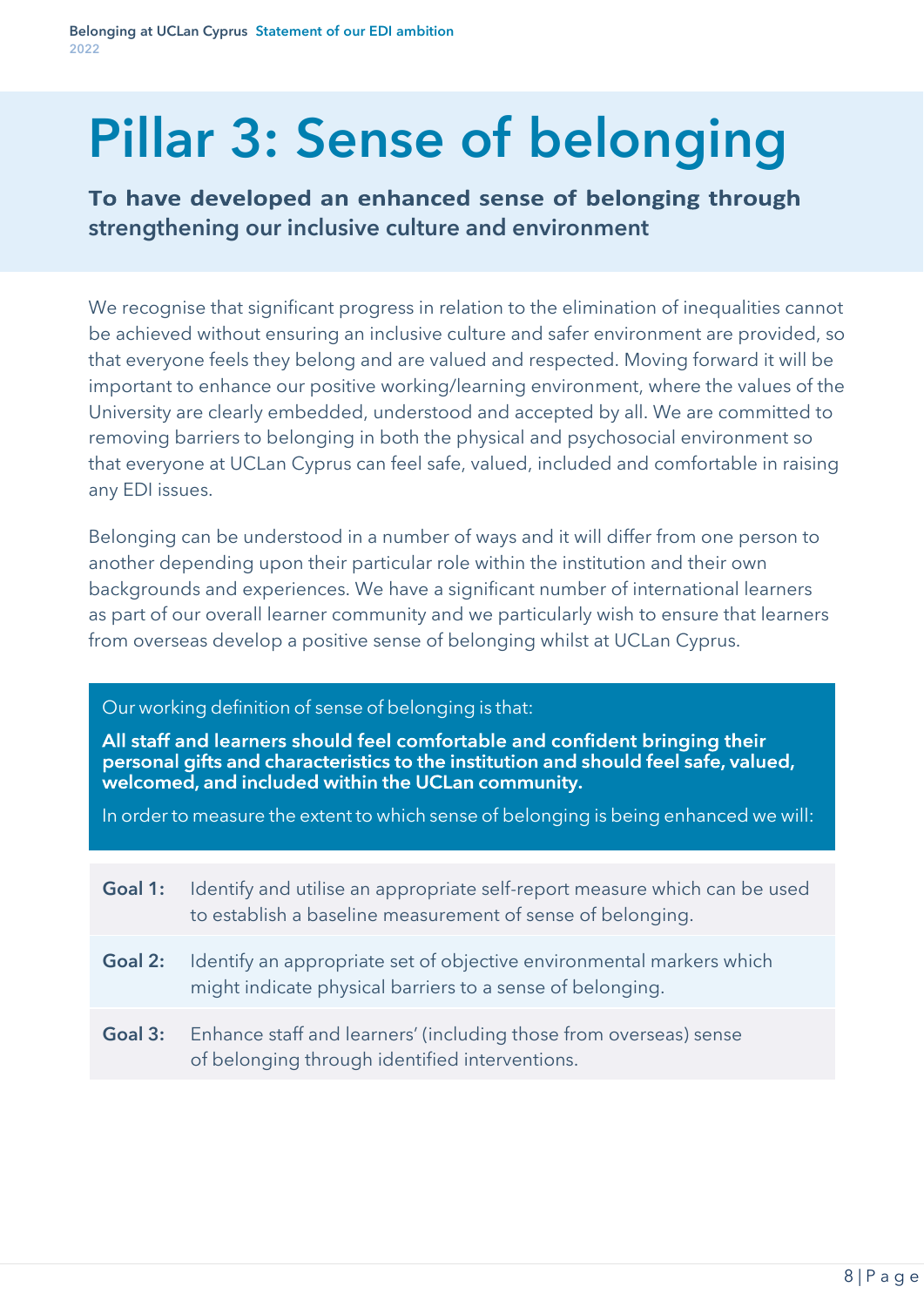## **Pillar 4: EDI Research**

**To have strengthened our national and international research impact in areas relating to EDI**

We have a diverse and vibrant research environment that has real-world impact across the globe in a range of disciplines including the arts, humanities and STEM. We are mindful that persistent inequalities are prevalent locally, nationally and internationally across societies, institutions and at the level of each individual.

As a teaching and research institution we believe that we have an important role to play in better understanding those inequalities and working collaboratively with our staff, students and stakeholders to find solutions that will lead to positive impact. We have strength in our research community who have undertaken significant research projects in relation to inequalities and who are committed to seeking understanding and solutions in their respective fields. With our ambition to improve our approaches to EDI in all business areas we will ensure that our EDI research impact is strengthened in the coming years.

Our approach and ethos will be to continue working with stakeholders and communities to identify and prioritise focussed areas of EDI related research, building on our strengths to influence change. We are committed to developing a long-term approach to bring about positive change in these areas. In summary we are committed to developing world-leading research impact in EDI related matters.

### **What does it mean?**

**Goal:** To identify and develop a minimum of three focussed areas of EDI related research that will lead to significant impact at national or international level.